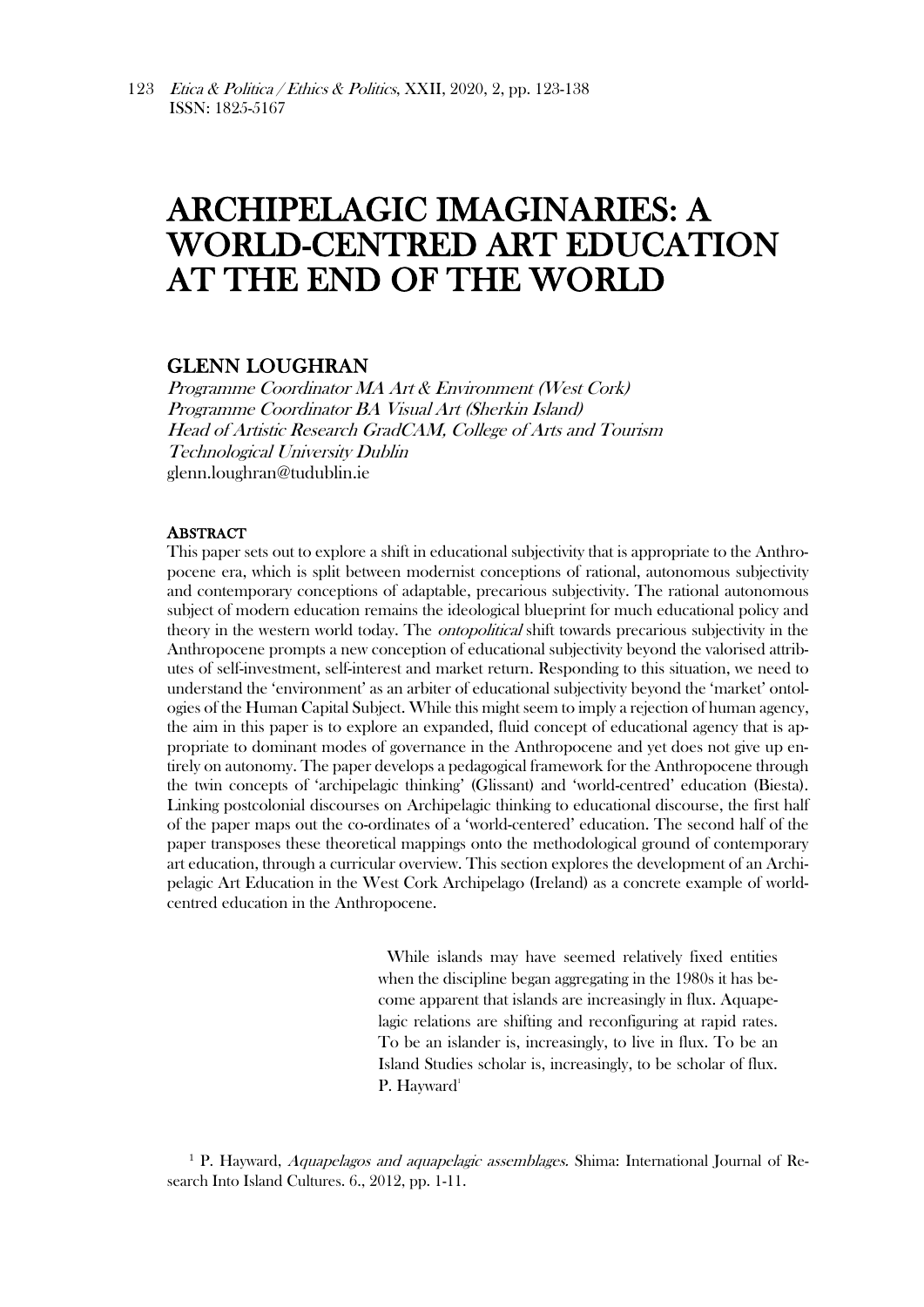Acknowledging the immense work that has been done by island studies scholars all over the world in the last twenty years, this paper considers how some of the central concepts developed within island studies can be helpful for thinking about pedagogical practices in artistic education. Concepts such as Nissology (McCall), Tidalectics (Brathwaite) and Archipelagic Thinking (Glissant) have gained a contemporary currency today due to the rigorous work of key academics such as Godfrey Baldacchino, Grant Mc Call, Christian Depraetere, Elizabeth De Loughrey, Carol Fabotko, Johnathan Pugh and many others. However, while Island Studies has emerged as a respected academic discourse in the last number of years it is still a relatively marginal discourse in academia, with 'archipelagic studies' emerging only formally in the past few years (Pugh). For example, in the 2011 issue of the Island Studies Journal (ISJ), a group of prominent Island studies scholars called for an 'Archipelago Studies' stating that "What remains largely absent or silent are ways of being, knowing and doing—ontologies, epistemologies and methods—that illuminate island spaces as inter-related, mutually constituted and co-constructed"2.

A similar statement could be made about art education today, where discipline specificity, egological teaching and commodification have reduced art education to an 'isolated isle', or 'silo<sup>3</sup> within the University sector. As a consequence of such 'island pedagogies', competitiveness and protectionism rule. Designers guard against artists, studio practitioners guard against theorists, theorists guard against historians and art institutions guard against each other. Thinking beyond these atomised positions, and in reference to the above quote, we could start by suggesting that, 'what remains largely silent today' about art education 'are the ways of being, knowing and doing – ontologies, epistemologies and methods – that illuminates artistic spaces as inter-related, mutually constituted and co-constructed"<sup>4</sup>. This proposition suggests that we must necessarily move beyond traditional artschool models that are over-determined by the museum-consumer circuit, towards more 'worldly' artistic 'ontologies, epistemologies and methods<sup>35</sup>. The following paper expands on this proposition through the development of a world- centred pedagogical programme that is relational and archipelagic in its form.

<sup>2</sup> E. Stratford, G. Baldacchino, E. McMahon, C. Farbotko, A. Harwood, "Envisioning the Archipelago". Island Studies Journal, 6 (2), 2011, pp. 113-130 (119).

<sup>3</sup> www.forbes.com/sites/brentgleeson/2013/10/02/the-silo-mentality-how-to-break-down-the-barriers/.

<sup>4</sup> Ibid.

<sup>5</sup> Ibid.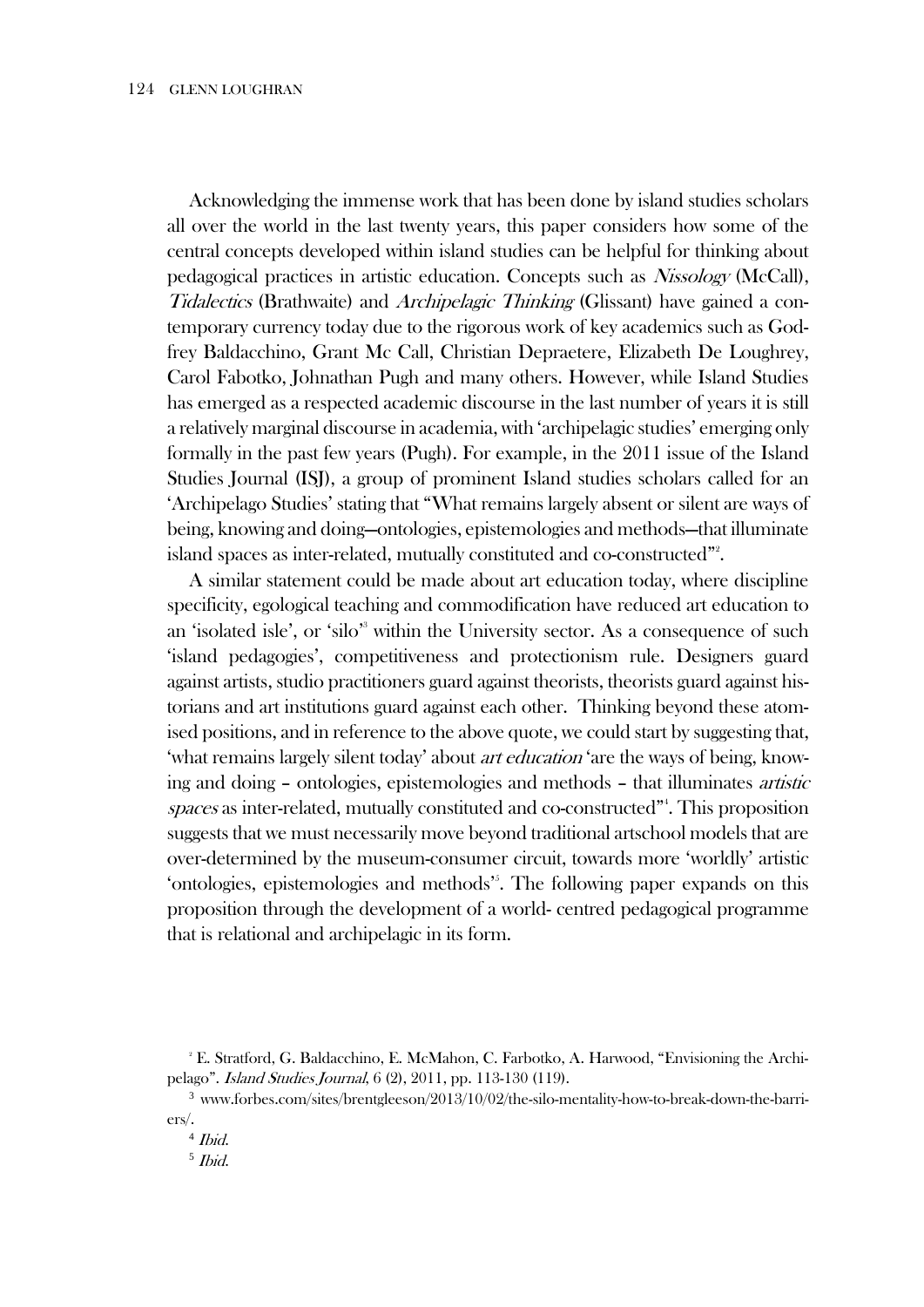## ARCHIPELAGIC IMAGINARIES

There are a number of key developments which have motivated an increasing awareness of island culture which are important for thinking about art education today. The first of these emerged out of post-colonial discourses in Caribbean literature which proposed an alternative configuration of western globalisation based on a complex set of relations between locality and world. Arguing against traditional colonial representations of 'center' and 'periphery', poets Édouard Glissant and Kamau Braithwaite emphasise a global relationality that posited 'flow' and 'dialogue' against 'stasis' and 'dialectical thought'. Within this context Glissant and Braithwaite challenged the image of the island as an isolated inward looking entity, arguing instead for the inter-dependent, rootless subjectivity of the archipelago as an anti-dote to the boundary-drawing, colonial project of 'continental thinking'<sup>6</sup>,

With continental thinking, the mind runs with audacity, but we then believe that we see the world as a block, or at large, or at once, as a kind of imposing synthesis, just as we can, by way of general aerial views, see the configurations of landscapes and mountainous areas as they pass by. With archipelagic thinking, we get to know the rocks in the rivers, assuredly the smallest rocks and rivers<sup>7</sup>

As suggested by Elizabeth De Loughrey, the image of the 'isolated isle' was formed around a colonial politicisation of the sea, she writes 'one of the central but unacknowledged ways in which European colonialism has constructed the trope of the isolated island is by mystifying the importance of the sea and the migrations across its expanse' 8 . Similarly, Paul Hayward has conceptualised this emphasis as the 'aquapelago' to give greater critical prominence to the sea as a living space with islands rather than a navigational space *between* islands<sup>9</sup>.

Another important way to engage critically with such representations of islands as 'isolated isles' is through the lens of 'Archipelagic Thinking'. In the Pacific Islands, Professor Epeli Hau'ofa illustrates Archipelagic Thinking when he writes that 'there is a world of difference between viewing the Pacific as "islands in a far sea" and as "a sea of islands"<sup>10</sup>. Where the first emphasises dry surfaces in a vast ocean far from the centres of power, stressing the smallness and remoteness of islands, the second is a more holistic perspective in which things are seen in the totality of their

<sup>6</sup> E. Glissant, *Poetics of Relation*. Ann Arbour : University of Michigan Press, 1997.

<sup>8</sup> E. De Loughrey, *Routes and Roots. Navigating Caribbean and Pacific Island Literatures*. Honolulu: University of Hawaii Press, 2007, p. 2.

<sup>9</sup> P. Hayward, "Aqualpelagos and aquapelagic assemblages: Towards an integrated study of island societies and marine environments". Shima: The International Journal of Research into Island Cultures, Volume 6 Number 1, 2012.

 $10$  E. Hau'ofa, We are the Ocean. Honolulu: University of Hawaii Press, 2008, p. 31.

<sup>7</sup> E. Glissant, Philosophie de la relation: poésie en etendue. Paris: Gallimard, 1997, p. 45.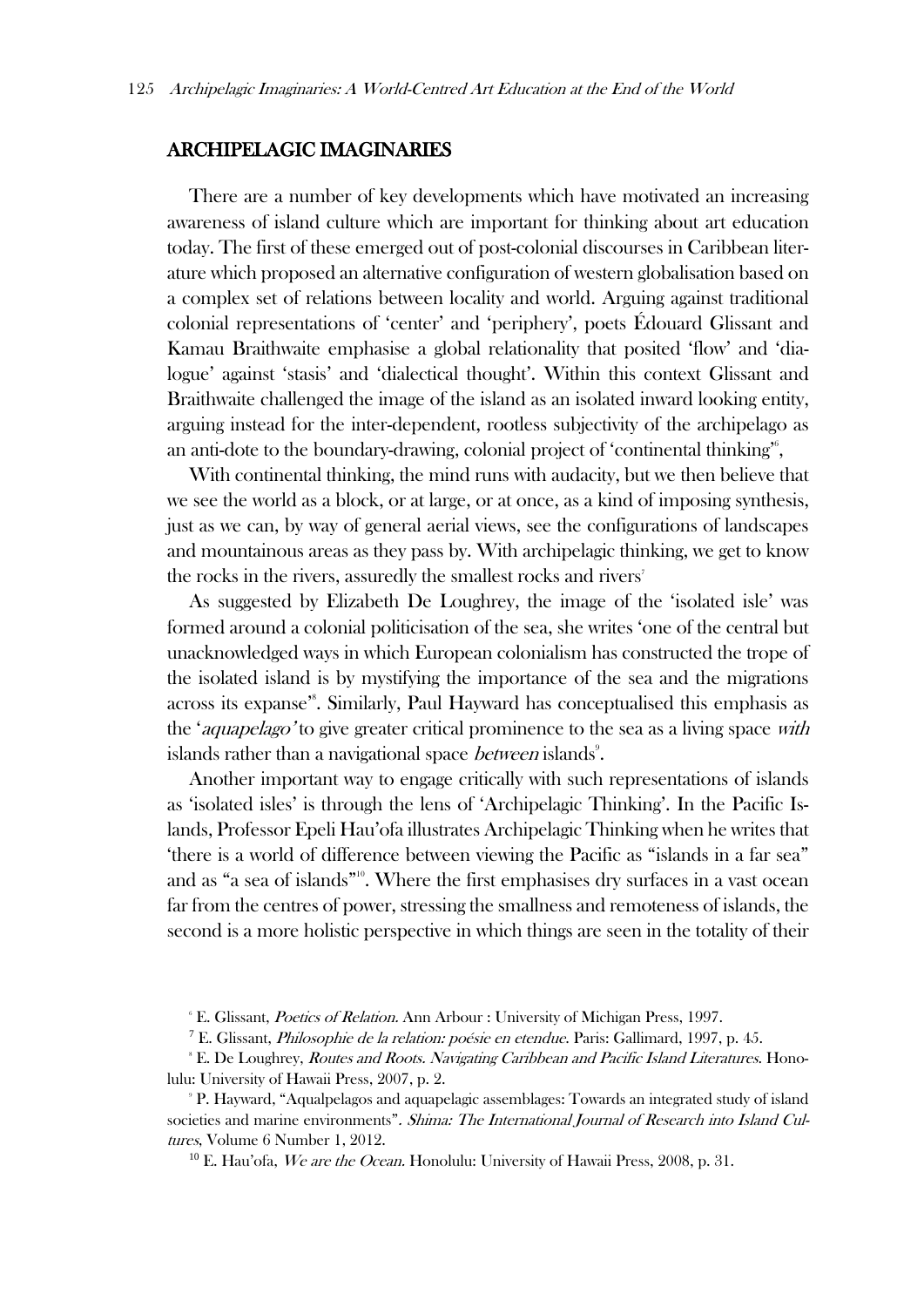relationships. Within Island studies, 'relationality' is an important concept that unsettles 'western binarism' and provides an "alter/native" historiography to linear models of progress<sup>"11</sup> that standardise island spaces through colonial expansion and modernisation.

Thinking with the archipelago denaturalizes space so that space is more than the mere backcloth for political or ethical debate. Instead, reflective of a spatial turn in thinking, it emphasizes more fluid tropes of assemblages (Tsai, 2003), mobilities, and multiplicities associated with island-island  $m$ ovements $^{12}$ .

To understand art education through the lens of archipelagic thinking would be to support a fluid and flexible understanding of educational subjectivity, one which is embedded in an entangled locality and linked globally through the expanded flow of relations and networks. Whilst this relational dynamic is a key characteristic of archipelagic education, it is important to acknowledge that, as Johnathan Pugh has suggests, the relational turn in archipelagic thinking has taken on a very different focus within the context of climate change<sup>13</sup>. Highlighting the various ways that islands and archipelagos have become tangible representations of climate emergency, Pugh notes that, historically, islands were perceived as retreats for cosmopolitan subjects to escape the excesses of urban pollution, which they in turn 'have paid the greatest price through sea levels rising' 14 . Reflecting on this problem in her key text Wishful sinking: disappearing islands, climate refugees and cosmopolitan experimentation (2010) Carol Fabotko argues that islands are increasingly subject to an eco-colonial gaze which reconfigures them as laboratories for experimentation with 'end of the world' scenarios, what she calls 'canaries in the coalmine of the Anthropocene".

Referencing the writings of Walter Benjamin, Elizabeth de Loughrey has turned to the concept of allegory to expand on these new imaginaries, arguing that allegory allows us to 'parochialize' the Anthropocene through "a multiscalar method of telescoping between space (planet) and place (Island) in a dialectic or *tidalectic* way to see how they mutually inform each other"<sup>16</sup>. This is, of course particularly, relevant to Islands which have always been attractive spatially as microcosms of the continent or the world but in much more manageable ways. Within this context then, it is

 $11$  E. De Loughrey, *Routes and Roots*, p. 2.

 $12$  J. Pugh, "Island Movements: Thinking with the Archipelago". Island Studies Journal, Vol. 8, No. 1, 2013, p. 10.

 $13$  *Ibid.* 

<sup>14</sup> J. Pugh, D. Chandler, "Islands of relationality and resilience: The shifting stakes of the Anthropocene". AREA. Critical Approaches to Island Geography, Volume 52. Issue 1, 2018.

<sup>15</sup> C. Fabotko, "Wishful sinking: disappearing islands, climate refugees and cosmopolitan experimentation". Asia Pacific Viewpoint: specialises in the study of development, change and underdevelopment, 2010,51 (1), 47-60.

<sup>16</sup> E. De Loughrey, *Allegories of the Anthropocene*. Durham: Duke University Press, 2019, p. 2.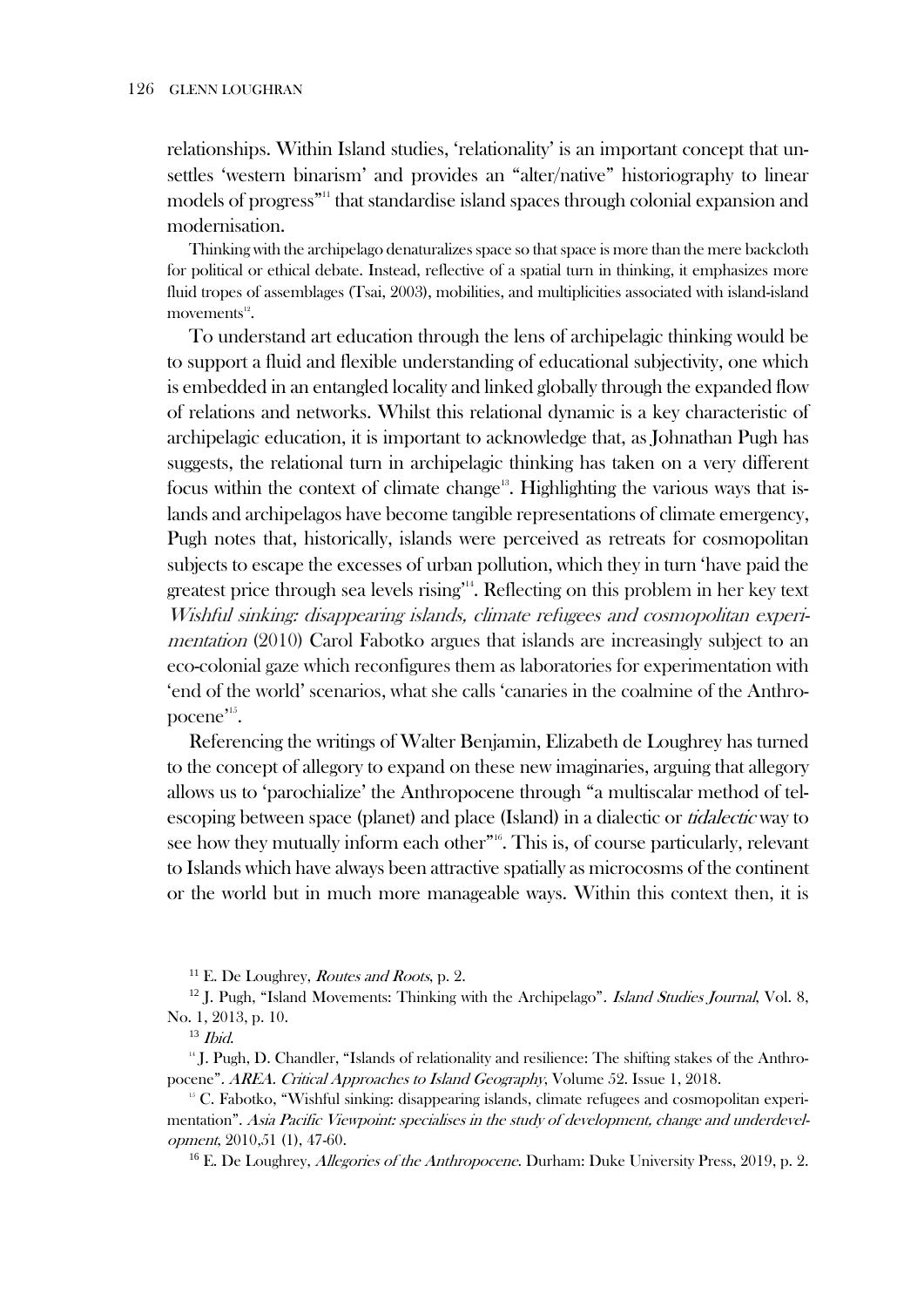necessary to create a dialogue between the relational and the ecological dimensions of an archipelagic art education.

# EDUCATION IN THE ANTHROPOCENE

The idea of the Anthropocene derives from the work of the Nobel-prize winning chemist Paul Crutzen<sup>17</sup> who argued that we have left the Holocene (the official present epoch, which began at the end of the last Ice Age 11,700 years ago) and have entered a new geological epoch. Because of the environmental effects of industrialization, population growth, and economic development, this is the first epoch to be anthropogenic. One of the key issues of the Anthropocene is how to reimagine humans in biological or even geological terms, and to place our industrialised moment in an evolutionary and geological timeframe. This crisis brings the visual and plastic arts into renewed correspondence with the social and earth sciences and with the humanities, a correspondence shaped and galvanised by a shared purpose. The Anthropocene has changed the conditions and parameters of perception. A key problem is how to experience or gain a sense of living in a toxic, diminishing world. In many ways this is also a pedagogical problem, about how we teach planetary processes, geological timescales, and global economic processes in a way that motivate students rather than overwhelm them.

It has become evident that, while STEM and social sciences have dominated environmental scholarship and remain the principal disciplines for knowledge of the natural environment, any meaningful response to climate change/migration, biodiversity loss, pollution, etc. will require large cultural transformations. As anthropologist Anna Tsing remarks, "For the first time in my lifetime, natural scientists are looking for help from humanists in knowing the world".<sup>18</sup> Artists and educators, along with other humanists, must now think across spatial and temporal scales, from a planetary 'shared sense of catastrophe' to more local historical and cultural contingencies.<sup>19</sup> Responding to this crisis in *The Anthropocene Crisis and Higher Ed*ucation (2016), Delphi Carsten calls for a transversal pedagogy that can navigate the static disciplinary boundaries between the sciences and the arts and inform students about the Anthropocene through different perspectives.

This'onto-epistemology' (a way of being and thinking) favours inclusiveness, flexibility, mutability and multiplicity, acknowledging the entangled kinships between

<sup>&</sup>lt;sup>17</sup> P. Crutzen, "The Geology of Mankind". Nature 415, 3 January 2002.

<sup>&</sup>lt;sup>18</sup> A. Lowenhaupt Tsing, "A Feminist Approach to the Anthropocene: Earth Stalked by Man", talk given on 10 November 2015 at Barnard College, New York: [https://bcrw.barnard.edu/vid](https://bcrw.barnard.edu/videos/anna-lowenhaupt-tsing-a-feminist-approach-to-the-anthropocene-earth-stalked-by-man/)[eos/anna-lowenhaupt-tsing-a-feminist-approach-to-the-anthropocene-earth-stalked-by-man/](https://bcrw.barnard.edu/videos/anna-lowenhaupt-tsing-a-feminist-approach-to-the-anthropocene-earth-stalked-by-man/).

<sup>&</sup>lt;sup>19</sup> D. Chakrabarty, "The Climate of History: Four Theses". *Critical Inquiry* 35, 2009, p. 222.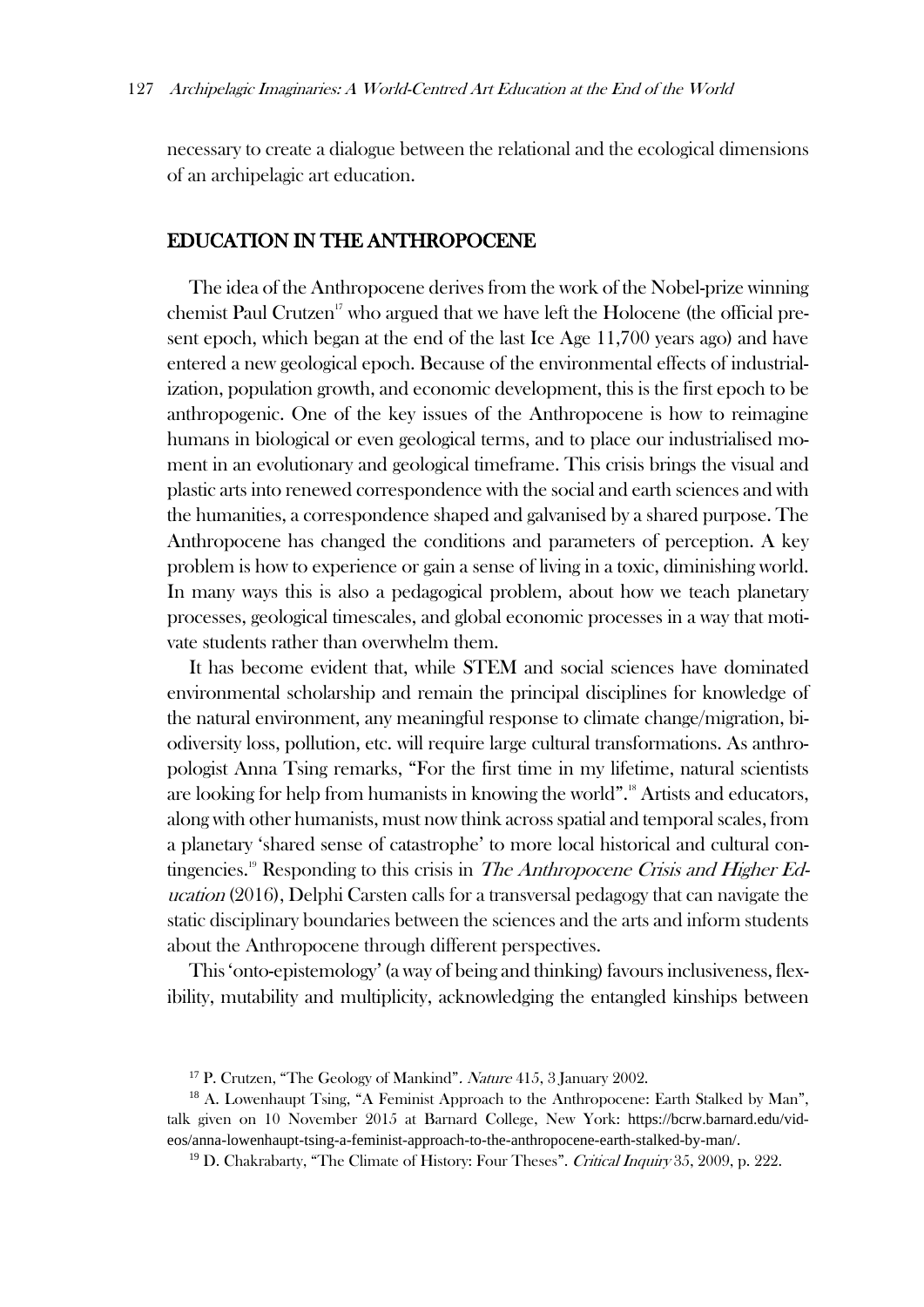humans and a multitude of non-human others. Such an uncanny aesthetic formulation, moreover, requires coming to terms with uncomfortable knowledge about the unhinged world that humans have brought into existence.<sup>®</sup>

A similar response has been taken by the Mac Plank Institute in Berlin, who in 2016 set up the Anthropocene Curriculum, which aims to 'make previously uncharted, transdisciplinary connections visible and to experiment with new forms of higher education'<sup>21</sup> . For Ronald Barnett, referencing Deleuze and Guattari's work on the uncanny, the unhinged 'strange world' of the Anthropocene prompts a 'new universal' for the 'supercomplexity' of global climate uncertainty 'that opens up unfamiliar spaces and calls for a will to learn even amid uncertainty'; a pedagogy which encourages students 'to come into new modes of being'<sup>22</sup>. On the philosophical side of this shift contemporary philosophers of education such as Philippe Meirieu and Gert Biesta have begun to argue that education is a space where students can learn to 'exist in the world without occupying the center of the world,'23. For Biesta, the main barrier to a 'world – centered' education lies in the emergence of consumer models of education which an emphasis student-centred learning as student/consumer "satisfaction"<sup>24</sup>. Significantly, the consumer model of education is mobilised by a 'language of learning' that replaces the traditional, reciprocal relationship between teacher and student by an economic transactional one,

The main problem with the new language of learning is that it has facilitated a redescription of the process of education in terms of an economic transaction, that is, a transaction in which (1) the learner is the (potential) consumer, the one who has certain "needs," in which (2) the teacher, the educator, or the educational institution is seen as the provider, that is, the one who is there to meet the needs of the learner, and where (3) education itself becomes a commodity—a "thing"—to be provided or delivered by the teacher or educational institution and to be consumed by the learner. 25

<sup>20</sup> D. Carstens, "The Anthropocene crisis and higher education: A fundamental shift". South African Journal of Higher Education, 2016.

<sup>21</sup> [https://www.hkw.de/en/programm/projekte/2014/anthropozaen\\_curriculum/anthropozaen\\_curric](https://www.hkw.de/en/programm/projekte/2014/anthropozaen_curriculum/anthropozaen_curriculum_1.php)[ulum\\_1.php](https://www.hkw.de/en/programm/projekte/2014/anthropozaen_curriculum/anthropozaen_curriculum_1.php).

<sup>22</sup> R. Barnett, "Recapturing the universal in the university". *Educational Philosophy and Theory*, 2005, p. 37.

<sup>23</sup> P. Meirieu, Pédagogie: Le devoir de resister [Education: The duty to resist]. Issy-lesMoulineaux: ESF éditeur, 2007, p. 96, quoted in C. Naughton, G. Biesta, D. R. Cole (eds.), Art, Artists and Pedagogy: Philosophy and the Arts in Education. London-New York: Routledge, 2017, p. 15.

 $24$  G. Biesta, Trust, Violence, and Responsibility: Reclaiming Education in an Age of Learning. Paper presented at the Annual Meeting of the American Educational Research Asociation (NewOrleans, LA, April 1-5, 2002).

 $25$  G. Biesta, "Against learning. Reclaiming a language for education in an age of learning". Nordisk Pedagogik, Vol. 25, 2005, p. 19.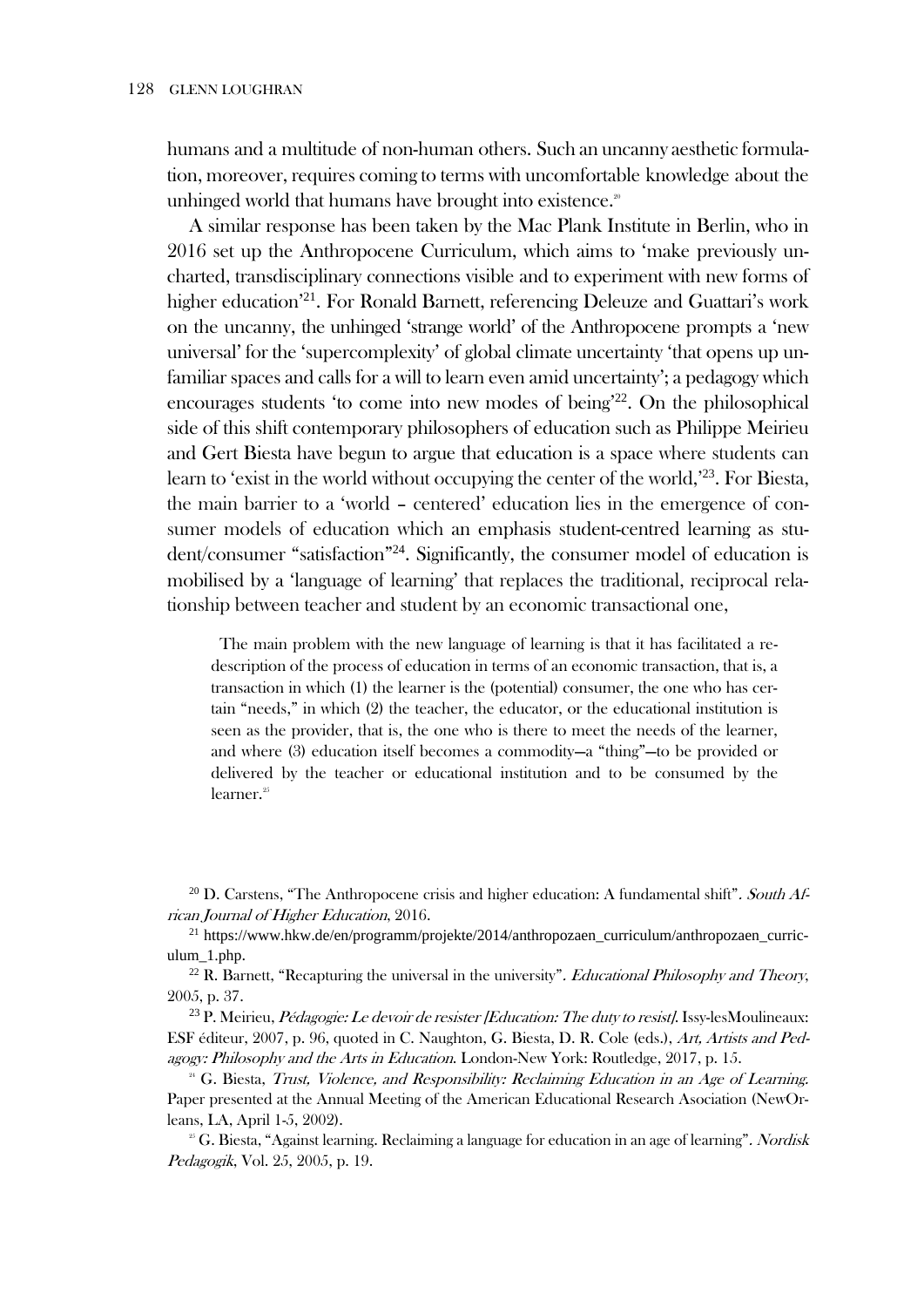While the consumer model of education has its formative development in the late twentieth century its guiding ideological concept, Human Capital, has been around for much longer. Initially proposed by Adam Smith in The Wealth of Nations (1776) as an economic response to dwindling planetary resources through industrialisation<sup>26</sup>, the concept of Human Capital lay dormant throughout the first half of the twentieth century, until it was revisited by the Chicago School of economists such as Theodore Shultz and Milton Freidman in the 1950's. Expanding on the idea that education needed to be opened up to the possibility of financial speculation Theodore Shultz and Milton Freidman encouraged individuals to consider all activities, domestic or otherwise, as a form of investment in their own stock<sup>27</sup>. Emphasising 'rational choice theory', Gary Becker described how individuals who invested time and money to acquire skills, knowledge's, and attributes were more likely to maximise their return on those investments, in the marketplace $^{\text{28}}$ .

Questioning the various ways that individuals are prepared for these environments through educational institutions, adult educator Ian Baptiste highlights how human capital is intimately linked to education as the training ground for survival in the market economy. Using the figure of the *lone wolf* as an exemplary image of human capital subjectivity Baptiste explores how a pedagogical programme suited to the human capital subject would be characterise key three key principles. Firstly, they would have to be 'apolitical' because, according to the rules of the market 'consensus would be assumed a priori, not sought through political struggle' and where, 'little or no attempt would be made to interrogate learners needs, to question their appropriateness, to ascertain how they are formulated, or to determine whose interests are best and least served<sup>229</sup>. Secondly, an education by human capital must be adaptive and promote adaptive learning so that the subject is 'sufficiently flexible in order to stay one step ahead of the fluctuations and instabilities of the market'<sup>30</sup>. Finally, a pedagogical programme adapted toward the advantage of the lone wolf would be fundamentally individualistic, where 'each learner would simply stock up enough ammunition and face the world as an educational Rambo'<sup>31</sup>.

In debates about environmental crisis, economic austerity, and developmental education, 'resilience' has also emerged as a keyword. For example, we are told that

 $26$  A. Smith, An inquiry into the nature and causes of the wealth of nations. Edited by E. Cannan. London: Methuen, 1904.

<sup>&</sup>lt;sup>27</sup> P. Bouchard, *Human capital and the knowledge economy. Contexts of Adult Education: Cana*dian readings in adult education. Toronto: Thompson Publishing, 2006.

<sup>&</sup>lt;sup>28</sup> G. S. Becker, *The Economic Way of Looking at Life*. Nobel Prize in Economics documents 1992-1, Nobel Prize Committee.

<sup>&</sup>lt;sup>29</sup> I. Baptiste, *Educating lone wolves: Pedagogical implications of human capital theory.* Adult Education Quarterly, 51, 2001, p. 196.

<sup>30</sup> Ibid.

<sup>&</sup>lt;sup>31</sup> *Ibid.*, p. 197.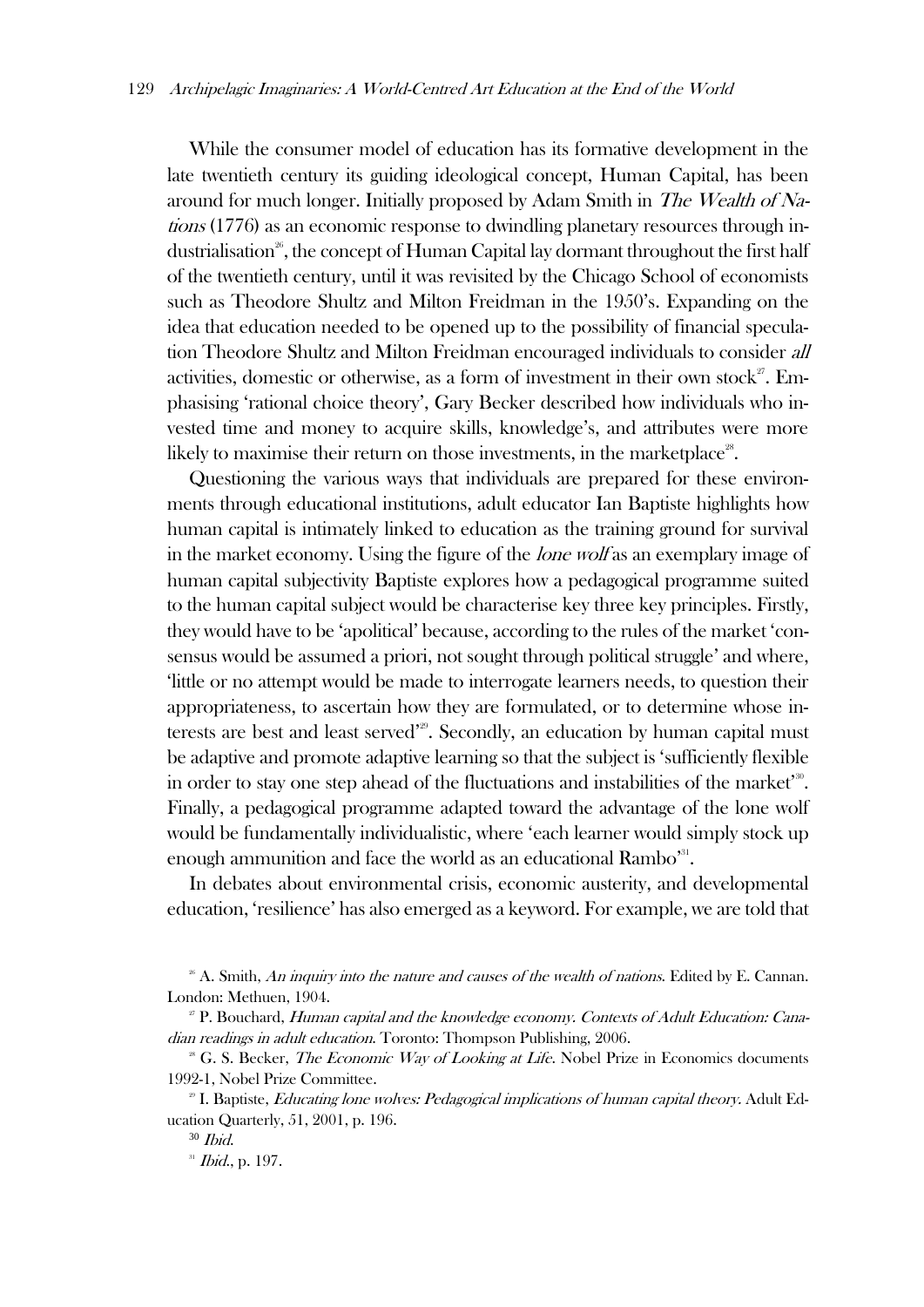West Cork beat the recession through resilient creativity<sup>32</sup>, the 'shell-shocked' residents of Paradise, California, are lauded for their resilience in the face of destructive wildfires<sup>33</sup> and current Irish educational policy promotes resilience as a requirement for wellbeing<sup>34</sup>. These are now familiar stories of how the resilient subject makes do, adapts, and survives. For political scientist Julian Reid, adaptability, utility maximisation and market flexibility are the economic pillars of a neo-liberal subjectivity that came to be defined in the late  $20<sup>th</sup>$  century as the 'development- security nexus'<sup>35</sup>. Highlighting neoliberalism's capacity to appropriate its external antagonisms Reid argues that the emerging 'resilient subject' did not develop out of classical neo-liberal politics, but rather out of the alternative, oppositional discourses to neo-liberalism of sustainable development who take their concept of resilience derives directly from ecology, referring to the 'buffer capacities' of living systems; their ability to 'absorb perturbations<sup>38</sup>. Significantly within this analysis Reid argues that the 'resilient subject' is increasingly equated with the poor and the vulnerable and with environmental disaster<sup>37</sup>. Whilst resilience is vital to face the growing difficulties of the Anthropocene, the concern here is that current discourses which couple an ecological subject with an economic subject replace the imaginative capacities and political tools of collective bargaining with those of individual survival and adaptation to the market economy and ecological crisis. As Julian Reid suggests,

The resilient subject is a subject which must permanently struggle to accommodate itself in the world. Not a subject which can conceive of changing the world, its structures, its conditions of possibility. But a subject which accepts the disastrousness of the world it lives in. Building resilient subjects involves the deliberate disabling of the political habits, tendencies and capacities of peoples and replacing them with adaptive ones.<sup>38</sup>

Challenging the emergence of these adaptive subjectivities within economic and ecological discourse, David Chandler identifies three dominant modes of governance appropriate to the Anthropocene, they are, Mapping, Sensing, Hacking<sup>39</sup>. Pointing away from modernist understandings of governance, each mode provides a "distinct conceptualisation of governance in a world framed as complex, entangled

<sup>32</sup> RTÉ, July 2018.

<sup>33</sup> The Guardian, November 2018.

<sup>34</sup> Department of Education and Skills, *Wellbeing Policy Statement and Framework for Practice*, 2018- <sup>2013</sup>, 2018.

<sup>35</sup> J. Reid, "The disastrous and politically debased subject of resilience". Development Dialogue, 58, 2012, p. 4.

<sup>36</sup> Ibid., p. 3.

 $37$  *Ibid.* 

<sup>38</sup> Ibid.

<sup>39</sup> D. Chandler, *Ontopolitics in the Anthropocene. An Introduction to Mapping, Sensing, Hack*ing. London-New-York: Routledge, 2018.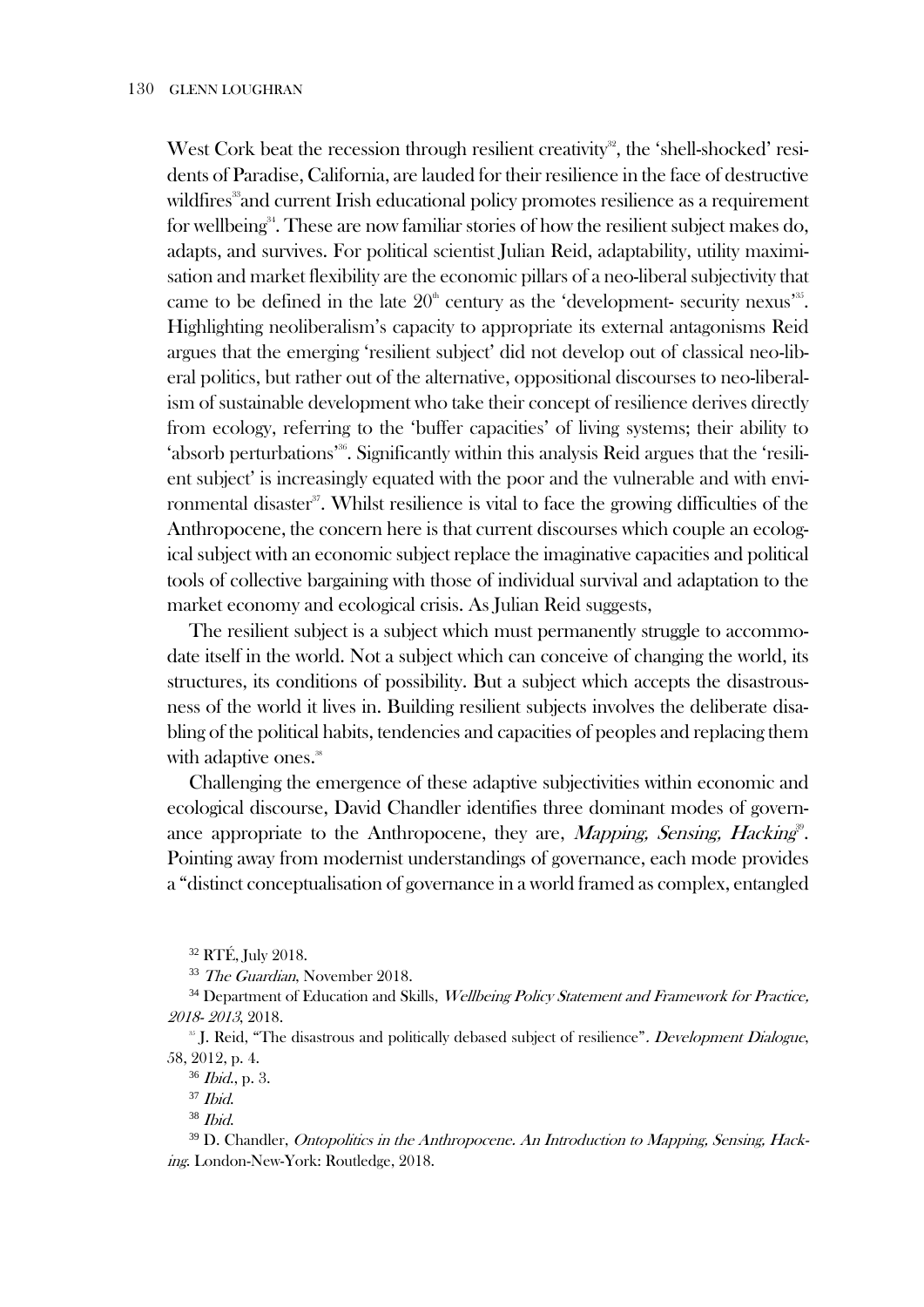and unpredictable"<sup>40</sup>. Where *Mapping* gathers historical and 'empirical knowledge', Sensing engages with contemporary 'creative assemblages' outside of empirical data, and 'emphasizing an intuitive experiential response to the complexity of the environment<sup>41</sup>. Finally, *Hacking* encourages imaginative action and 'new creative ways of engaging on the basis of repurposing, recompositioning and finding the play in already existing arrangements and practices<sup>342</sup>. While these modes of governance define our responses to the Anthropocene as affirmative of the Anthropocene, they should can also be understood as critical concepts to explore new modes of educational subjectivity beyond "resilient subjectivity". In the second half of this paper, these modes of governance will be used schematically to develop a curricular framework that is 'world-centered'.

# WORLD CENTRED EDUCATION

In a short reflection on art education in schooling, Letting Art Teach (2018), Gert Biesta defends art education against its instrumentalisation in current educational policies and practices, where art is validated through either economic or developmental logics. Alternatively, Biesta makes an existential case for art as a way for students to have a unique dialogue with the world outside of standard forms of educational measurement<sup>43</sup>. World-centered education challenges the dominant expressivist approaches to art education 'which argue that the primary educational value of art lies in the opportunity for students to express their unique identities. Such approaches ignore the ways that the realities of the world exist beyond individual desires and challenge the logic of the ego<sup>34</sup>. To get beyond such ego-logical forms of learning and teaching the teacher must take on the responsibility of turning their students attention toward the world, to open themselves to being taught by the world.

Importantly for Biesta, to be taught by the world is to be in dialogue with the world, and this dialogue can help students to be in the world in a 'grown-up' way. However, this grown-up-ness is not couched in developmental terms, it is not about forming a developmental trajectory through key stages, towards a final end or goal. It is rather, a mode of being, ways of existing. In this sense, the infantile mode of being 'is totally determined and controlled by our desires, by pursuing our desires and fulfilling our desires', whereas a grown-up mode of being would refer to a mode

 $^{40}$  *Ibid.*, p. 17.

 $41$  *Ibid.* 

 $42$  *Ibid.* 

<sup>43</sup> G. Biesta, Letting Art Teach: Art education 'after' Joseph Beuys. Arnhem: ArtEZ Press, 2018, p. 70.

<sup>44</sup> Ibid.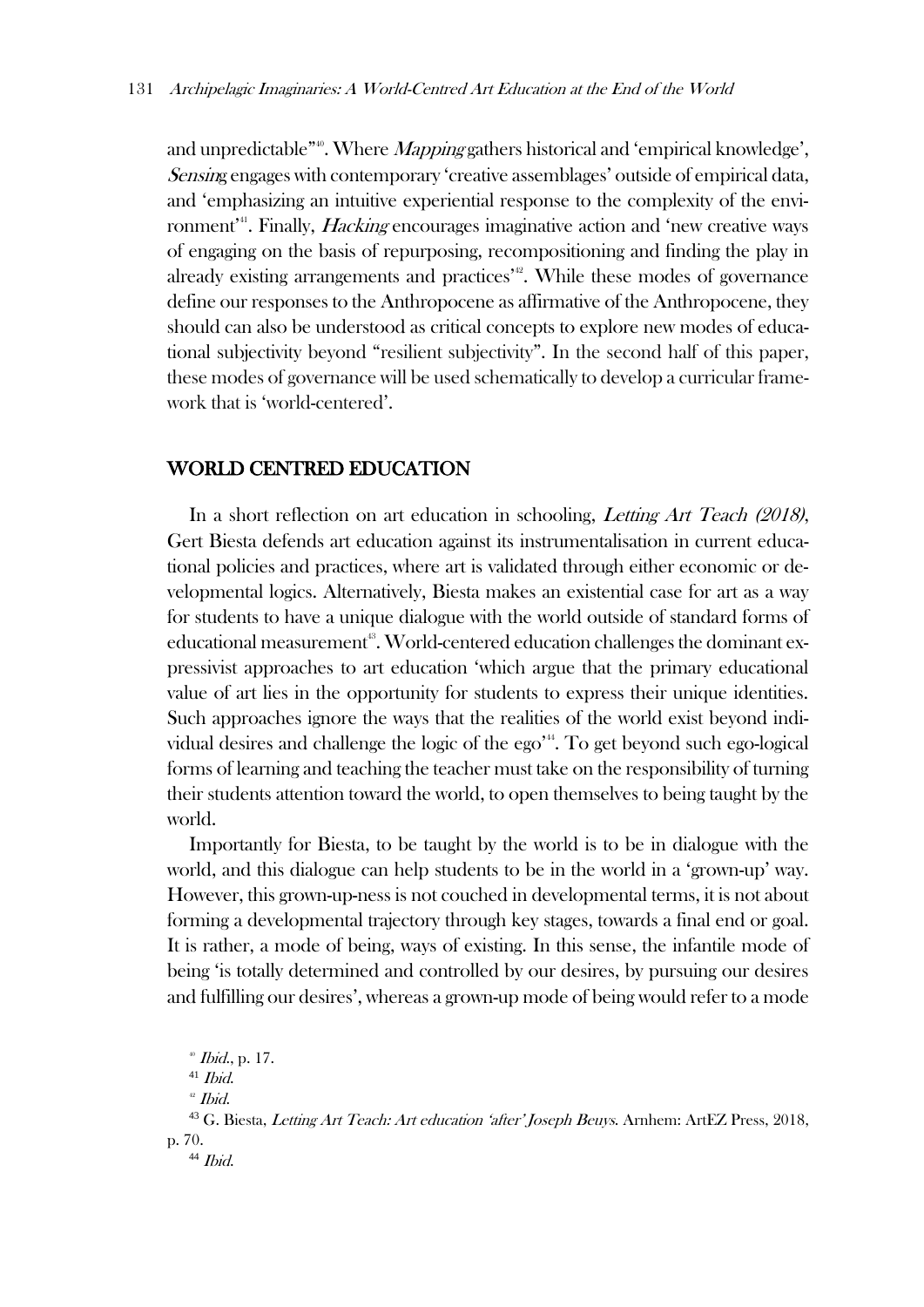of being where 'we are not subjected to our desires –where we are not the object of our desires" and where the key educational question is "whether what I desire is what I should desire, whether it is desirable for my own life, my life with others, on a planet that only has a limited capacity for fulfilling our desires"<sup>45</sup> It is within this context that Biesta refers to Gayatri Spivak's formulation of the educational process as the 'uncoercive rearrangement of desires".

Contrary to constructivist modes of education where the student is the 'event', in a world-centered education the event exists only as a possibility of interruption of the student's sovereignty, through their dialogue with the world. Supporting an encounter with the world means supporting an encounter with, what Deborah Britzman calls "difficult knowledge"<sup>47</sup>. Negotiating "difficult knowledge" is often slow and inefficient and because of this it risks exclusion from the optimized curriculum. For these reasons, the educational task must be to provide consistency between the interruption of the event of 'difficult knowledge' and the enquiry of student, through three interlinked processes, "trust without ground (learners willing to take a risk); transcendental violence (teachers asking the difficult questions); and responsibility without knowledge (teachers taking responsibility for the 'subjectivity' of the student)"<sup>48</sup>. In this sense then, an 'evental education' can be understood as an intervention into the 'subjectivity' of the student to enable a shift to a new ontological ground, one which is equal parts: subject / world / economy.

To support this aim, a World Centered theoretical framework could be based on Gert Biesta's ecology of educational practice, through three key educational dimensions: *qualification, socialisation, and subjectivisation*<sup>®</sup>. Through *qualification*, students would gain the skills and knowledge needed to develop an economically sustainable life. Through socially engaged practices students would contribute to the social life of the community, develop new relational intersections between the arts, their institutions, and their localities. Finally, through critical art practices students would realise their imaginative capacity to develop a critical agency, to speak back to the community and the world. Bypassing the often-reductive binary discourses in education between economy and society this framework encourages 'complexity' and 'balance' as guiding tools for educational purpose.

An appropriate model of educational subjectivity for the Anthropocene, a World Centered education re-centers the world and the environment as active

<sup>48</sup> G. Biesta, *Trust, Violence, and Responsibility...*, p. 32.

<sup>49</sup> G. Biesta, Beyond learning. Democratic education for a human future. New York: Routledge, 2006.

 $45$  Ibid.

 $46$  *Ibid.* 

<sup>47</sup> A. Pitt, D. Britzman, "Speculation on qualities of difficult knowledge in teaching and learning: An experiment in psychoanalytic research". International Journal of Qualitative Studies in Education, 2003, p. 16.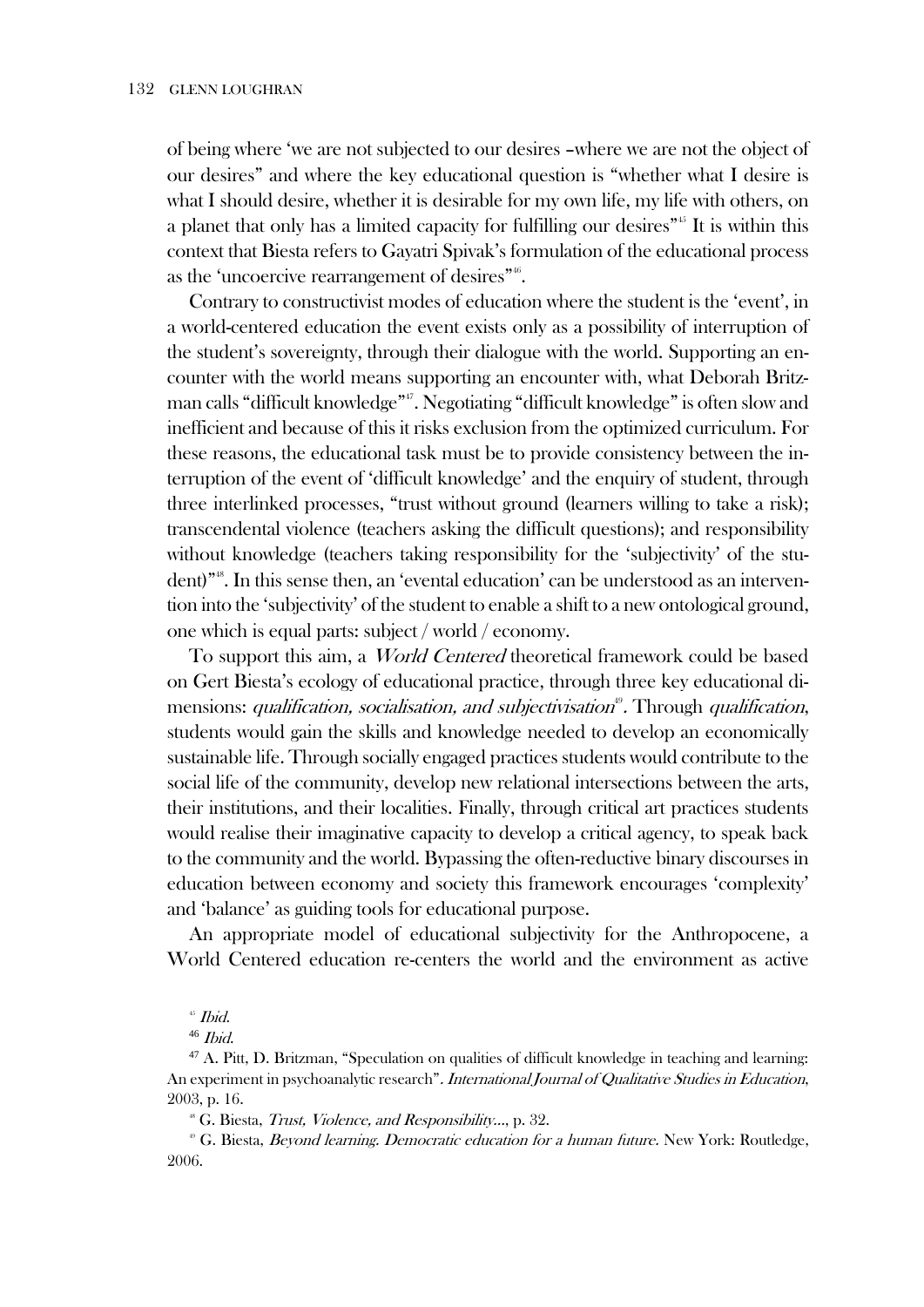agents in the formation of educational subjects. Whilst it is important to support the emergence of subjectivity and agency in these educational contexts, it is equally important that a world-centred response to the Anthropocene recognises the agency of non-human actors. Educator Karen Murris has sought to do this by rethinking educational subjectivity through an agential, inter-species framework based on the work of Karen Barad who argues that "agency is an enactment and that matter is a relational and active participant in the world's becoming"<sup>550</sup>. Challenging the 'human exceptionalism' at the heart of Biesta's ethics of subjectivity, Murris points towards a crisis within modernist epistemologies of nature and environment, which 'assumes that the knowing subject has so-called 'objective' access to this world 'out there', at a distance<sup>351</sup>. Emphasising how critical posthumanists like Barad have expanded our language capacity to include interspecies being she writes, "we can now describe much more intricately and robustly how human beings – not just their minds but their bodies, their microbiomes, their modes of communication and so on – are enmeshed in and interact with the nonhuman world"<sup>332</sup>.

Managing the tension between these educational epistemologies (Modernist/Anthropocene) and their attendant educational subjectivities (rational/ adaptive) is an important educational challenge in the Anthropocene. The next section will map out a curricular framework that attempts to navigate these tensions in a productive manner through a world-centred education.

#### MA ART AND ENVIRONMENT (MAAE)

Developed out of an already established BA in Visual Art on Sherkin Island (West Cork), the MA Art and Environment aimed to explore Archipelagic Thinking as a philosophy of relation/becoming that can support socially engaged arts methodologies for navigating local environments. These aims are developed through three key dimensions: (1) Programme Philosophy. Developing an innovative intellectual framework for navigating environmental change. (2) Conceptual Grammar. Developing socially engaged, artistic research practices within archipelagic contexts (3) *Object of Study.* Establishing sustainable educational provision for the study of environmental arts across diverse island communities. The following curricular overview outlines how these elements have been instrumentalised in the development of an archipelagic art education for the Anthropocene.

<sup>&</sup>lt;sup>50</sup> K. Barad, *Meeting the Universe Halfway*. Durham: Duke University Press, 2007, p. 136.

<sup>&</sup>lt;sup>51</sup> K. Murris, "Reconfiguring educational relationality in education: the educator as pregnant stingray". Journal of Education, n.69, 2017, pp. 117-138.

 $52$  N. Lennard, C. Wolfe, "Is Humanism really humane?", Interview with Cary Wolfe. The New York Times, Jan. 9, 2017, https://www.nytimes.com/2017/01/09/opinion/is-humanism-really-humane.html.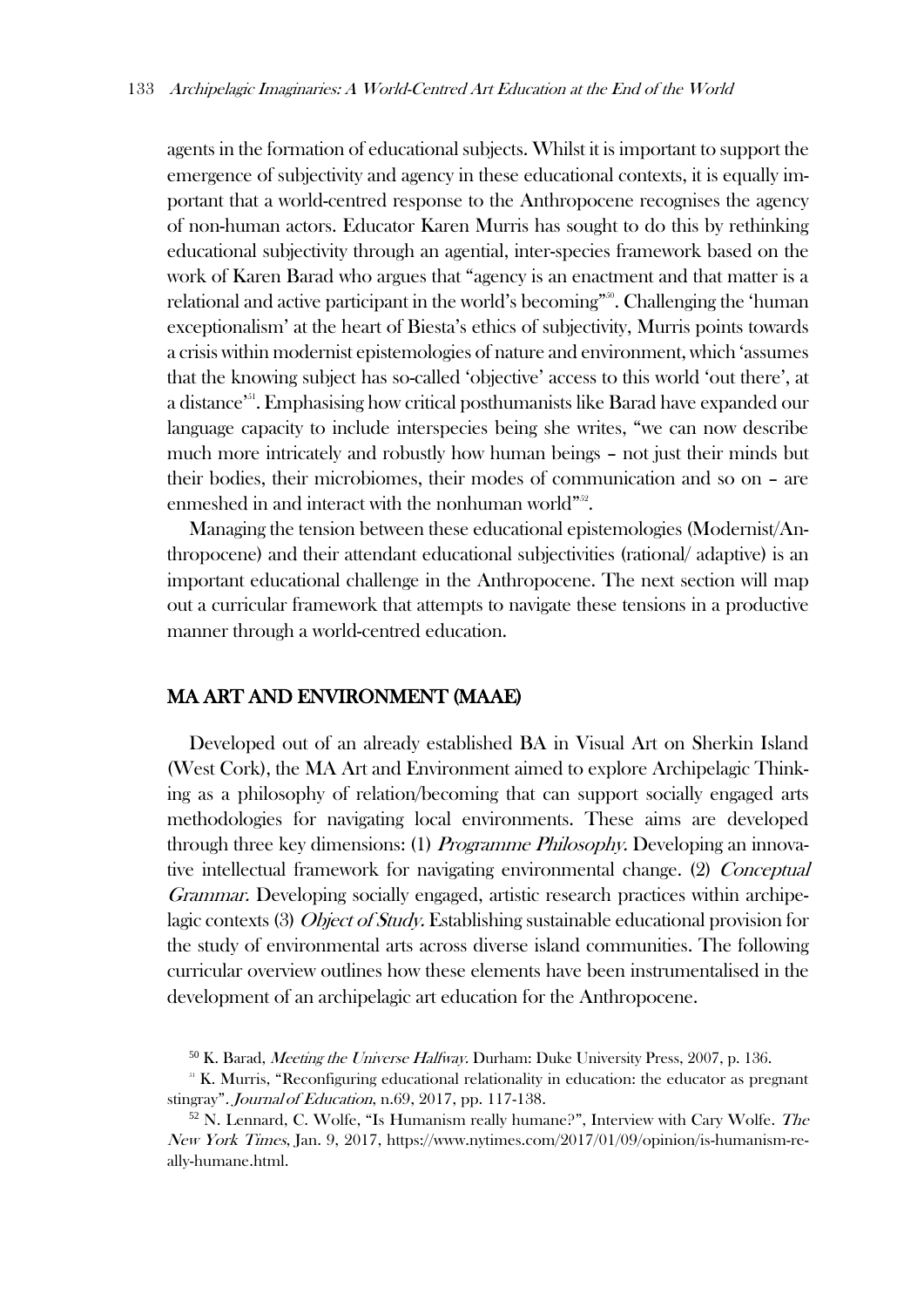Programme Philosophy: Archipelagic Thinking: The concept of the archipelago will be used as both a specific and a generalizable geo-historical framework for mapping local communities and environmental habitats on Islands. Pedagogically it is understood as a heuristic or methodological framework for expanding relational and socially engaged practices within the Anthropocene. Through these practices the programme will engage with islands as models of coexistent environmental praxis rather than temporary sites of aesthetic excavation.

In his macro-use of the concept of archipelagic thinking, Glissant argued for a perception of the world beyond dialectical thinking, beyond continental/island separation, for a 'world in relation'<sup>33</sup>. In his micro-aesthetic deployment of the concept, Glissant explored disciplinary transgression between academic disciplines and art forms, composing poem/philosophy/story in a process of 'creolisation'<sup>54</sup>. The curriculum architecture of the MAAE will develop a similar 'creolisation' of disciplinary border transgressions, between island communities, art forms and academic research. This composition of theory and practice is explored through multidisciplinary methods that will equip students to engage with island communities and develop new forms of spatial aesthetic research. Within this context the MAAE programme will develop models of contributory research across multiple regions, opening up new spaces for dialogical exchange, and providing a mechanism for:

- Knowledge sharing across disciplines, with Isolated Islands.
- Support Island governance in order to connect local and international communities.
- Create new forms of artistic research and education that illuminate the value of archipelagic thinking for the Anthropocene.

Taking a transdisciplinary approach this project will produce new research capacities in environmental art, digital pedagogy and philosophy through the Conceptual Grammar of Socially Engaged Arts Practice, Artistic Research and Contributory Research.

Conceptual Grammar. Artistic research is a fluid form of embedded research that enables interdisciplinary engagements between artistic practices and academic discourse. A significant methodology for broadening perspectives of traditional approaches to globalism, Artistic research incorporates unpredictable entry points and emphasises unforeseen consequences that are continually (re)creating, (re)articulating and (re)imagining new forms of engagement in the public realm. Within this shift there has been a deepening engagement within the visual arts within the social

 $53$  É. Glissant, *Treatise On the Whole World*. Liverpool: Liverpool University Press, 1996.  $54$  *Ibid.*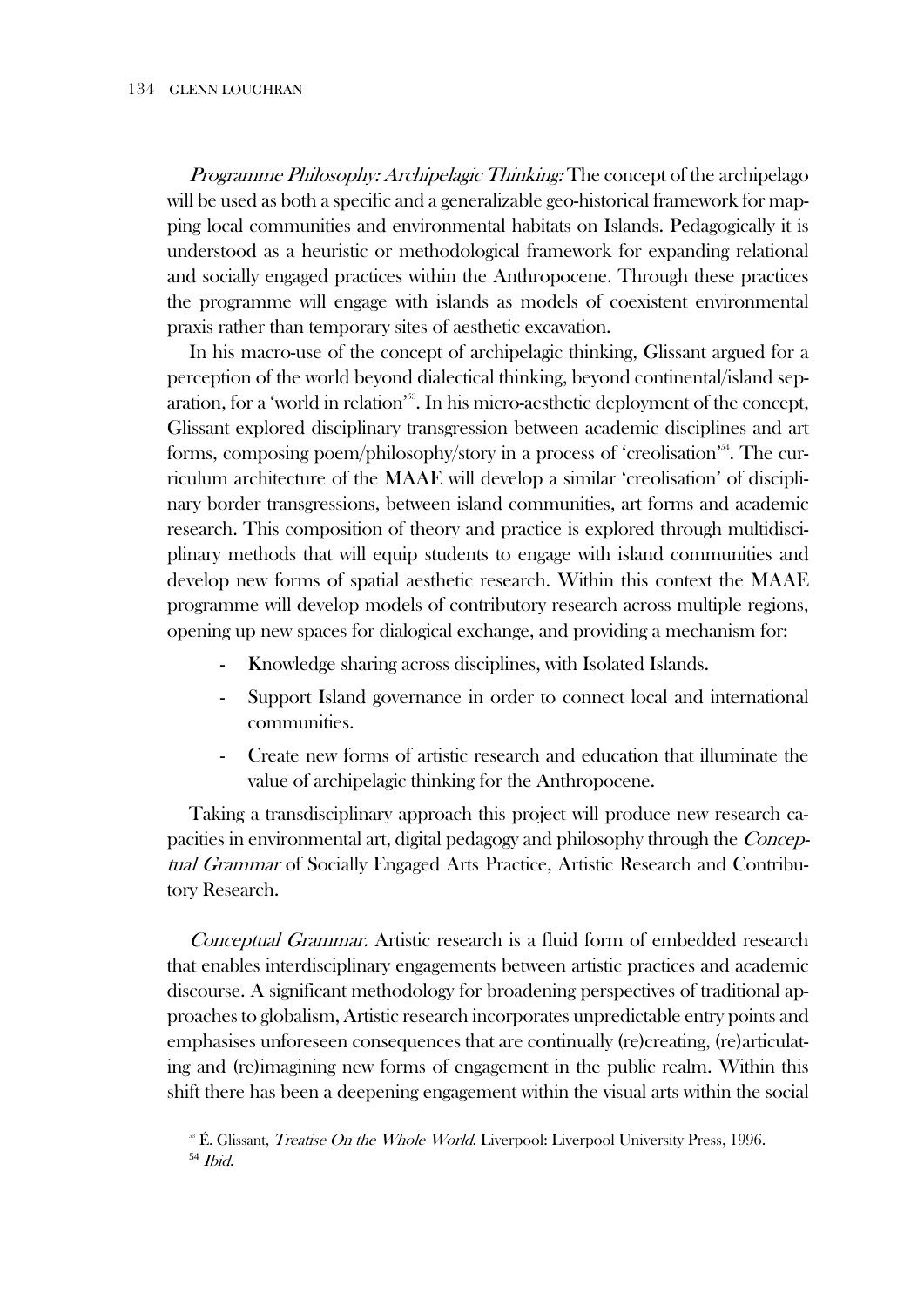sciences, environmental sciences and education, contributing critical perspectives to these subjects. Specifically, in the 'pedagogical turn'<sup>55</sup> artists have reconfigured the structures, frameworks and methodologies of educational practice through the aesthetic ideals of social sculpture and public pedagogy<sup>56</sup>. Due also to globalisation, these artistic practices have expanded beyond traditional boundaries and borders<sup>57</sup>. Understood as the 'relational' or 'social turn', these expanded practices have brought artists into contact with non-traditional art communities where social engagement and relational forms have become central to the artist's operational toolbox.

Expanding on these shifts, the framework of archipelagic thinking as a 'relational form' enables a move from the concrete local to the metaphorical and the macro. It is this multi-scalar concept of network that makes the archipelagic an appropriate contemporary imaginary for thinking relational practice and education in the Anthropocene. Contributory research is premised on collaboration, creativity, and intervention to systematically re-value the acquisition of knowledge through research activities that occur outside of centre/periphery binary definitions of research. The incorporation of artistic methods into research is not meant to merely illustrate island culture but participates in the co-production of knowledge with multiple island communities through creative methodologies. In this sense, the MA Art and Environment will function as a practice of what Kamau Brathwaite called, *tidalectics*; that is, as "technologies for un-islanding"<sup>58</sup>.

Object of Study: Environment: As E. De Loughrey has suggested, to understand the future of island culture in the Anthropocene we need to first develop an archipelagic history of the structure of world history, which she calls Archipelagraphy<sup>®</sup>. Archipelagraphy can be understood as a theoretical framework for thinking the historical relation between continents and islands, 'a shifting history between colonial power, economic expansion and environmental change<sup>360</sup>. Engaging with the concept of Archipelagraphy across multiple geographical sites, MAAE will foster knowledge exchange between different island cultures with established artistic structures and practices, through a unique set of pedagogical approaches. Through a world-centered pedagogical framework, the MAAE will support collaboration and

<sup>&</sup>lt;sup>55</sup> M. Wilson, P. O'Neill, *Curating and the Educational Turn*. London: Open Editions, 2010.

<sup>56</sup> <http://theoria.art-zoo.com/i-am-searching-for-field-character-joseph-beuys/>.

<sup>57</sup> M. Kwon, One Place after Another. Site-Specific Art and Locational Identity. Cambridge: The MIT Press, 2002.

<sup>58</sup> J. Pugh, J. "Island Movements…", p. 148.

<sup>&</sup>lt;sup>39</sup> Routes and Roots. Navigating Caribbean and Pacific Island Literatures. Honolulu: University of Hawaii Press, 2007.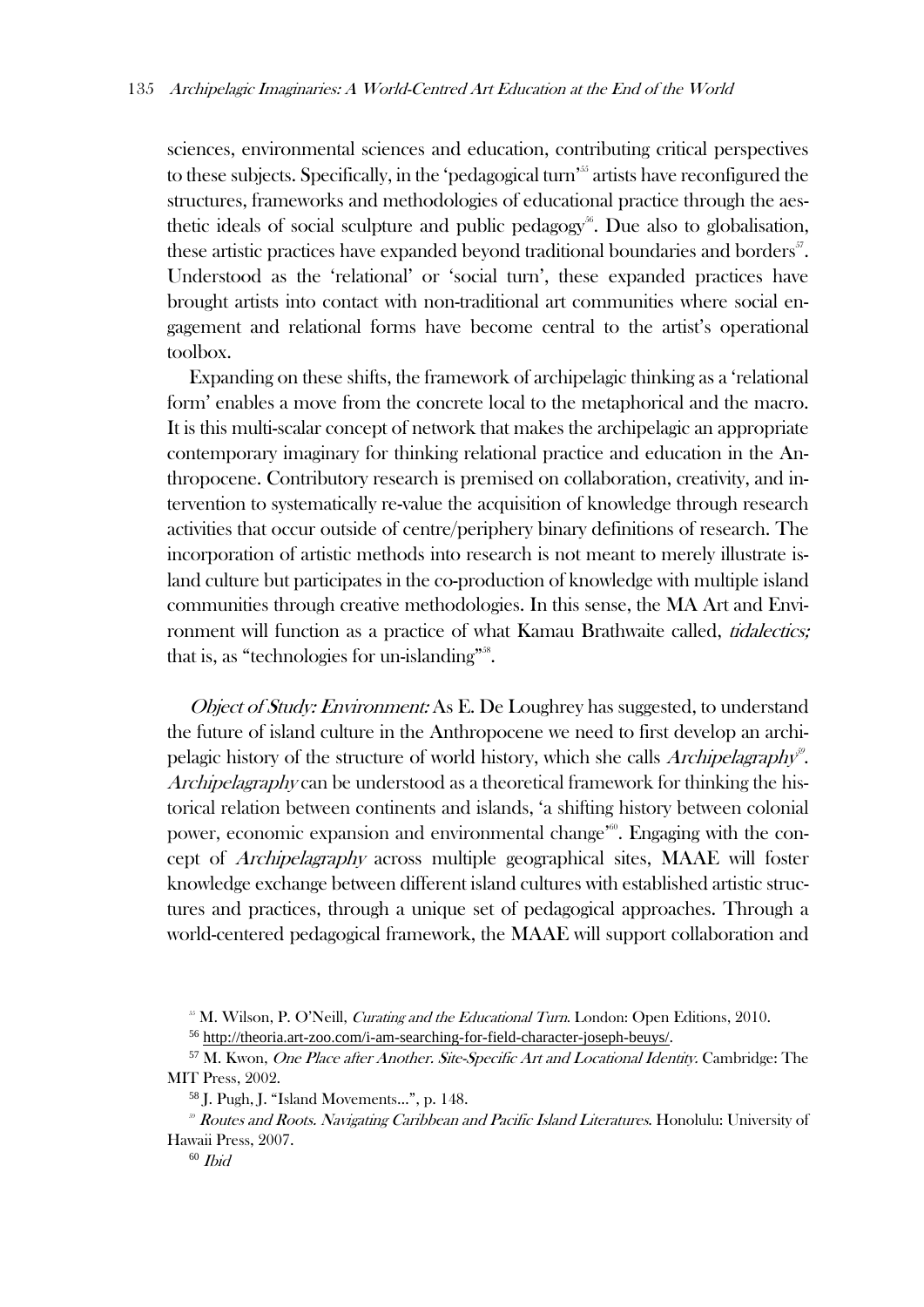communication between archipelagic regions, enhancing connectivity and creativity within island communities, through 'nissological knowledge'.

Originally coined by A. A. Moles<sup> $61$ </sup> and later popularised in the 1990's by Christian Depreatere, the concept of Nissology can be understood as "the study of islands *in their own terms*"<sup>362</sup>. It is a concept that developed in response to the often reductive and phobic perspective of islands as 'insular' and 'backward'<sup>63</sup>. As suggested by Edmond & Smith, the archipelagic approach sees the island as "a model, rather than simply a site" of investigation, it reinforces 'the theoretical, metaphorical, real and empirical power and potential of the archipelago: of seas studded with islands; island chains; relations that may embrace equivalence, mutual relation and difference in signification<sup>64</sup>. Contrary to the 'continental' view of island culture, *nissologi*cal approaches to island knowledge focus on the complexity of islanders relation to environment, migration and flow.

Combining historical discourses on Archipelagic thinking with current environmental, social and humanistic research on the Anthropocene can challenge key problematics in the western perception of the Anthropocene and provide an alternative image of heterogeneity and plurality to the mainstream image of homogeneity and generality (since the very term "Anthropos" indicates a general humanity responsible of climate change and the damage of biosphere). Taking a transdisciplinary approach this study will develop novel forms of problem-driven research involving various social, scientific, epistemic, and political re- configurations<sup>65</sup>. Through the curriculum structure of *Mapping, Sensing and Hacking* the theoretical dimension of archipelagic thinking will be transposed to the methodological ground of the programme

#### CURRICULUM STRUCTURE: MAPPING, SENSING, HACKING

Similar to William Pinar's disciplinary conception of curriculum, the processes of Mapping, Sensing, Hacking form both vertical and horizontal engagements with curriculum and knowledge production. In Pinar's model the vertical conception of knowledge concerns the intellectual histories and contexts of a particular enquiry (Mapping), whereas horizontal explorations are informed by circumstantial and experiential learning (Sensing & Hacking). At the centre of all of these processes is an

<sup>61</sup> A.A. Moles, "Nissonologie ou science des iles". L'espace Geographique, 1982, 11, No. 4, pp. 281-289.

 $62$  G. Mc Call, "Nissology: A proposal for consideration". Journal of the Pacific Society, 1994, no. 63-64 (vol. 17, 2-3).

 $63$  *Ibid.* 

<sup>&</sup>lt;sup>64</sup> R. Edmond, V. Smith (eds.), *Islands in History and Representation*. London-New York: Routledge, 2007, p. 3.

<sup>65</sup> Ibid.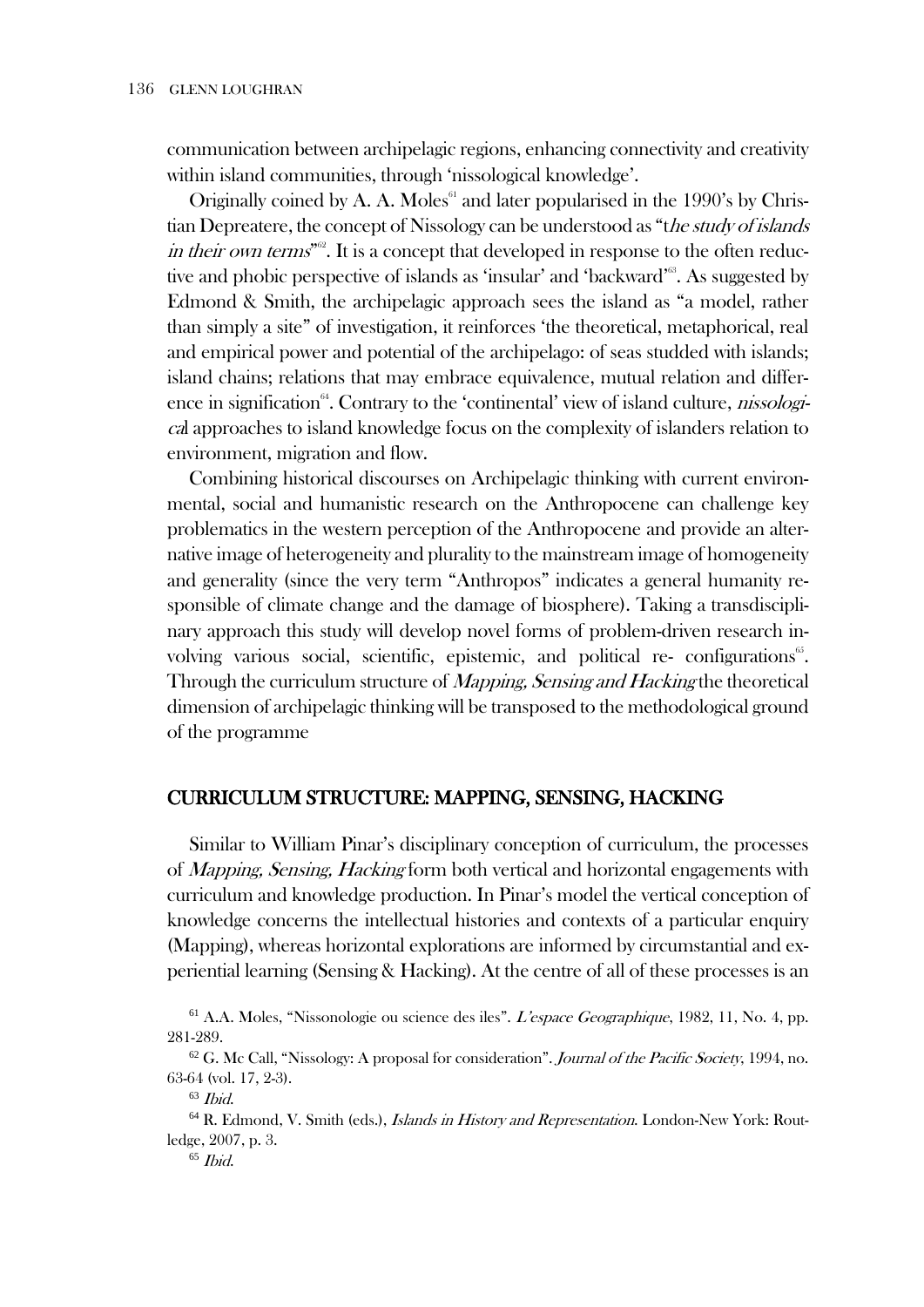ethos of problem-posing and problem-solving, which seeks to engage students critically through the following modules.

Module 1. Mapping: The first module introduces students to the key historical themes, debates, and conceptual frameworks that have emerged in the environmental arts over the past fifty years. It maps the historical relationship between art and environment up to the present, focusing on key events, discourses, and practices These histories will explore aesthetic, social, and political intersections between multiple disciplines and practices focused on the Anthropocene: biological and earth sciences, anthropology, visual art, design, and political activism. In addition, students will be introduced to empirical studies of the current environmental crisis from the biological and earth sciences. Using mapping as 'diagrammatic methodologies' students will develop fieldwork on human and natural ecologies throughout the archipelago. These fieldwork methodologies will introduce students to the interdisciplinary character of the environmental arts and provides a theoretical framework for critical refection on the key themes, concepts, and practices introduced throughout the module. Following this interdisciplinary mixture of historical narrative and empirical study, students will be required to 'cognitively map' areas of contemporary environmental art practice and discourse and thereby build a theoretical framework for fieldwork in the second semester.

*Module 2. Sensing:* There are two key aims in the first module the first it to map the discourse of Environmental Arts, the second is to introduce students to techniques of deep mapping and other diagrammatic methodologies for understanding local environments. The second module *Sensing* focusses on sensing and recording the environment, linking the mapping of the first semester to student-led fieldwork. Such fieldwork is essential to an eco-social art practice that engages with human and non-human actors in the environment. Sherkin Island and the West Cork Archipelago will provide the domain for this fieldwork. Students will be taught the skills necessary to gather and process data in their chosen area of concern. Modules 1 and 2 provide students with a rigorous introduction to the environmental arts and a space to engage with experimental methodologies in specific contexts. Together, these modules form the basis of a praxis-oriented engagement with the environmental humanities, which is further synthesised in the third module, Hacking.

*Module 3. Hacking:* In the Hacking module the students will begin to develop a material response to the environment which conjoins their sensing of the environment with the theoretical frameworks developed in the *Mapping* module. Bringing together the theoretical explorations in Module 1 and the experimental investigations in Module 2, the final module supports students in realising a large-scale, ecosocially engaged arts project in an archipelagic context, to evaluate the efficacy of